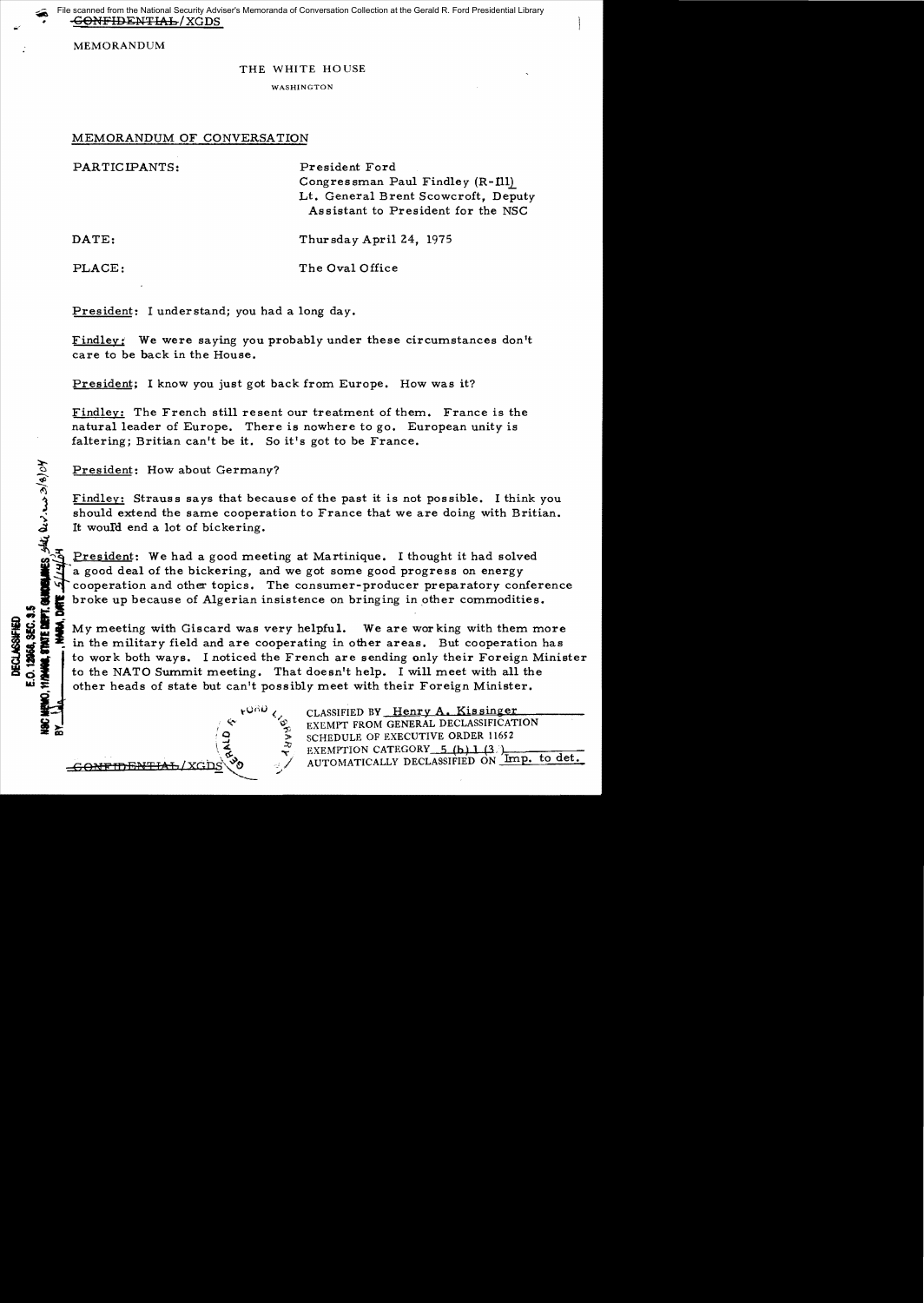## GONFIDENTIAL / XGDS

Findley: I think this stems from nuclear bitterness. We could have saved them untold millions just by telling them what not to do. We share nothing. They said they would sign the NPT.

President: We are aware of that and we have talked about it. But we need both sides to cooperate.

Findley: Next we need a strategy to invigorate North Atlantic relationships. [He hands the President a paper]. There are things I think we can do. Schlesinger was there a couple of months ago. He thinks he needs more headway.

President: We are working on MBFR. There are some reservations by some of our allies. I don't rule out some real movement.

Findley: The NAC could propose a modernization of NATO. We have smart bombs, etc. We could also move into talkingabout future deployments. We should talk more about the future with our allies than staking so much on talks with the Soviet Union.

President: We will certainly include your views in consideration of the agenda.

Findley: The Atlantic Union resolution almost passed last year. I think we have the troops this year with more words of encouragement from you.

President: You have pushed this fer years. I would want to take a look at it rather than make a commitment. What was good earlier might not be so good today.

Findley: The root problem is France. They bitterly resent the role of the British.

One last point - food. One cheap, imaginative solution is the land grant college.

President: Two weeks ago I met with food experts and this week with John Hannah. There are things going on in this area. Whether this is possibly it, I can't say, but I will ensure that it gets included in our suggestions.

Do you want me to veto the farm bill?

Findley: I sure do.

GONFIDENTIAL/XGDS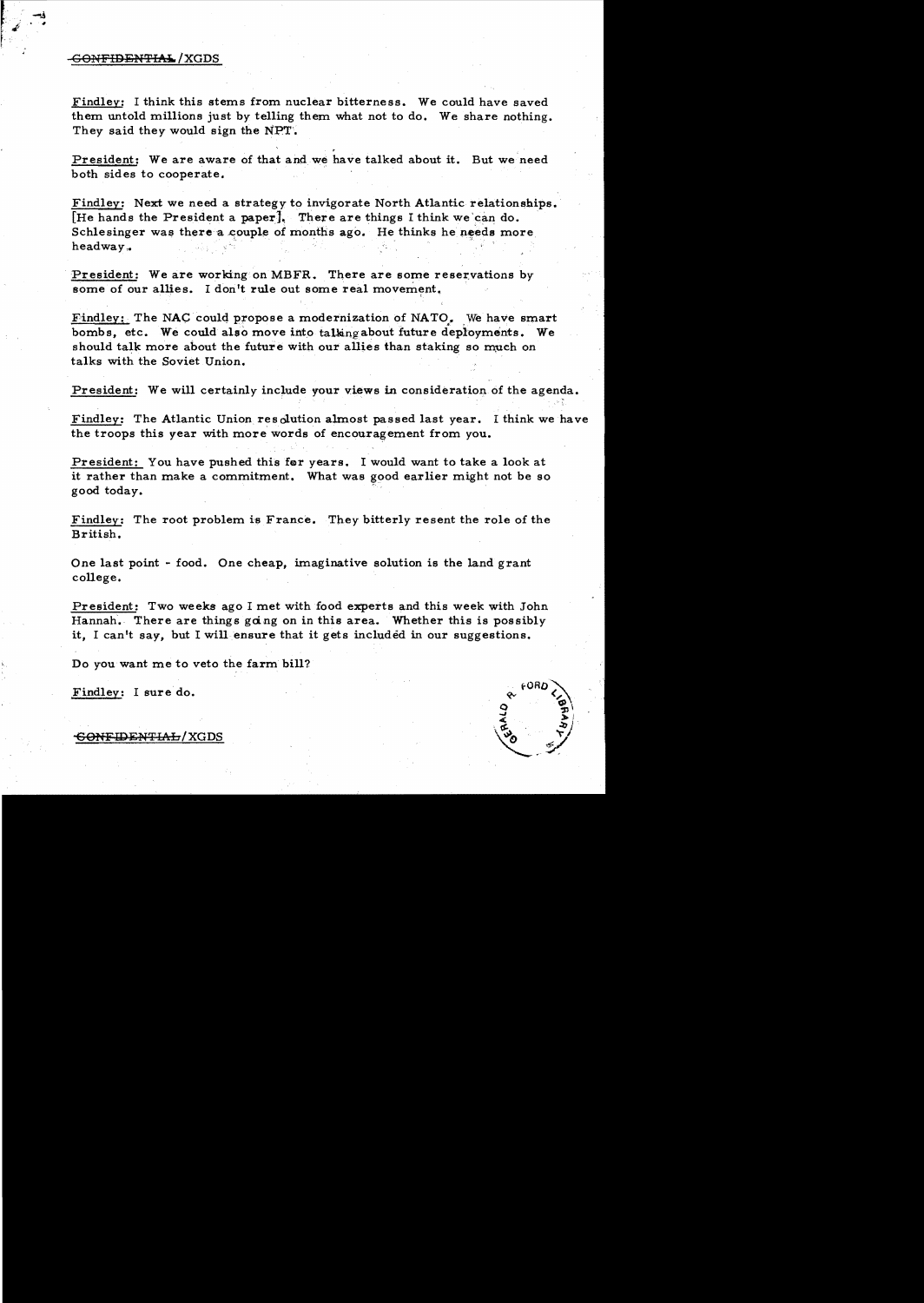P/Congressman Findley  $24$  april  $25$ P Understand goes heard a long day F for well payer you probly with these circum P Go I know you just jut but from E.M. Holmel F Fi still rosents and theatrust of them. In is a water : Arobre of Euro, There is no what to po, Emminutes is falling. Because hint, S. Fr. Haveatantan Strucy 10gs heaves for just it not prote & think you should pland your Coop to that we and we fourt. It would und a lot of bushing PUDe had plant into at brantings - I chat it has soluta graldwolf a bichering + pot some pour pag on hung, its, The c-y juy can how may tremos of alguna montance ou burguna artur Crahtin hay unty up ascound more way hadgeful. We can traching w/ the river mil fill & are working in other are a But crop has to wish both ways. I contrib Fe paraing Fints NATO mity. That chant help. I wish meet as fitter had of state that can't possibly meet up FNL F & thick this stems for mulen bittering, U.S. and home gomed them instold unitations just by this These what watteds. We shave within - Ung June the med segue NPT P avec a avance & ne house tatted about it. But wend both to be easy Next is the to invergent NA whetherlyse, (Hambs E.O. 12958, SEC. 3.5 HEC MEMO, 11/1000, STATE DEPT. GUIDELINES, State lev.ew.3/8/04 **MARA, DATE** *S/14/b4* BY DA